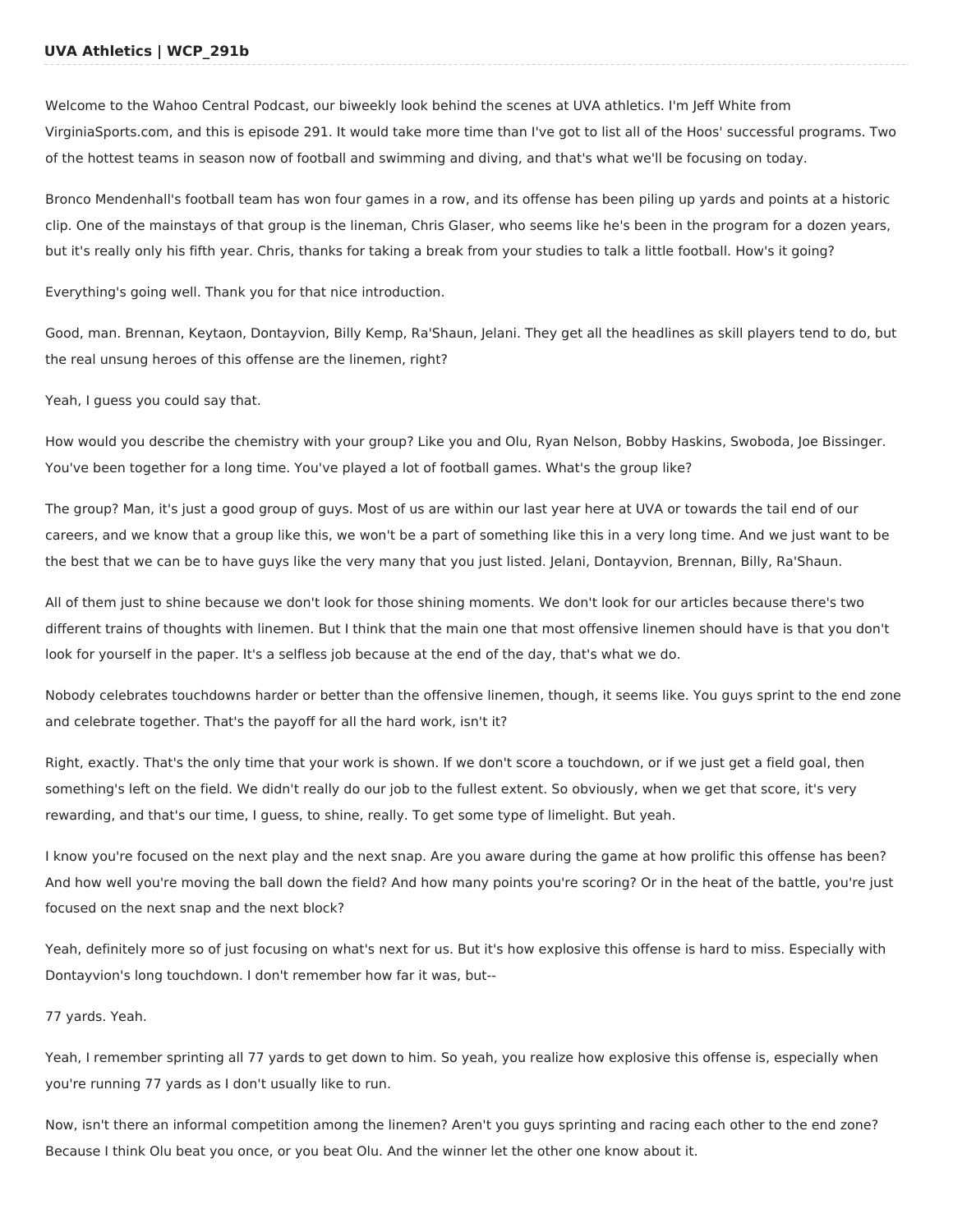Yeah, I think that started-- I don't know if it's within the whole line. It's definitely pointed out in team meetings who gets there first. But with me and Olu last year during the COVID year, we used to race in practice, and we carried that into the games. And so, it's just all going now to see who wins.

I know Ryan Nelson likes to pick up the guy who scored the touchdown because I always see those photos from [INAUDIBLE]. Lift him up over his head. Is that just Ryan's job? Would he get upset if one of you guys tried to do it?

That's just his thing. We don't touch that. But me and Olu, we pick up each other. I think that started last year, too, because-- Yeah. Just doing something for each other, and it's just funny. You typically don't see offensive linemen lifting each other up, and we just thought it'd be a funny thing to do after a touchdown. So hopefully, you'll see those pictures soon, too.

So this line has-- it's had its ups and downs like probably all offensive lines do. Early in your career, there were some rough moments. Is it any more gratifying knowing that this group has grown together? A lot of you guys were there. A lot of these guys were there in 2018 and '19 to be coming into your own the way you have this year.

Yeah, it's definitely gratifying to know that those rough patches, it was us. We were the reason. We were the cause of some of those rough patches, but to know that we have worked hard to be better.

Not only for ourselves, but for the team, especially, is very gratifying to know that we've made ourselves better in the light of being just, honestly, one of the worst position groups in-- on the team at the time back in the day.

So yeah. Definitely gratifying to know that we are one of the best position groups now.

So you guys do more pass blocking than run blocking in a typical game. Does one of those take more of a toll on you physically than the other? Because they're two distinct skills, aren't they?

Yeah. I would definitely say, run blocking is a lot more physical. There's nothing passive about pass blocking, but it does take more strain, strength than just pass blocking. But they help each other out, I think, a lot. When you have a strong running game, then that opens up the passing game, and it gets easier for offensive linemen just because it keeps the defensive line, and the linebackers, and all the blitzers guessing of what it could be.

The coach who oversees the O-line, Garett Tujague. You've been with him from day one. What's it been like playing for him? And what's the mood? I guess you don't really have a position room as such anymore. You have a position area in the indoor, but what's the mood when you guys go over film? And you meet as a group?

In team meetings, we like to point out a lot of the positive plays just so we know-- you obviously see the good in all phases of the team, but when we dial it back when we go to our position meetings, it's more of, what can we do to get better?

And I think that's the mindset that we always have to have because we got ourselves to this point of being a good offensive line, and we don't ever want to have slippage. We don't want to slip back into being subpar. We want to Excel at being the best o-line that we can possibly be. So fixing every kink is very important to us, and I think that's what we tend to do looking at film.

So Coach Tujague played at BYU. He coached at BYU. That's where your next game is. He's obviously not the only coach on the staff with ties to that school. Do you get any sense from Tujague this week that this one's any bit of a bigger deal for him?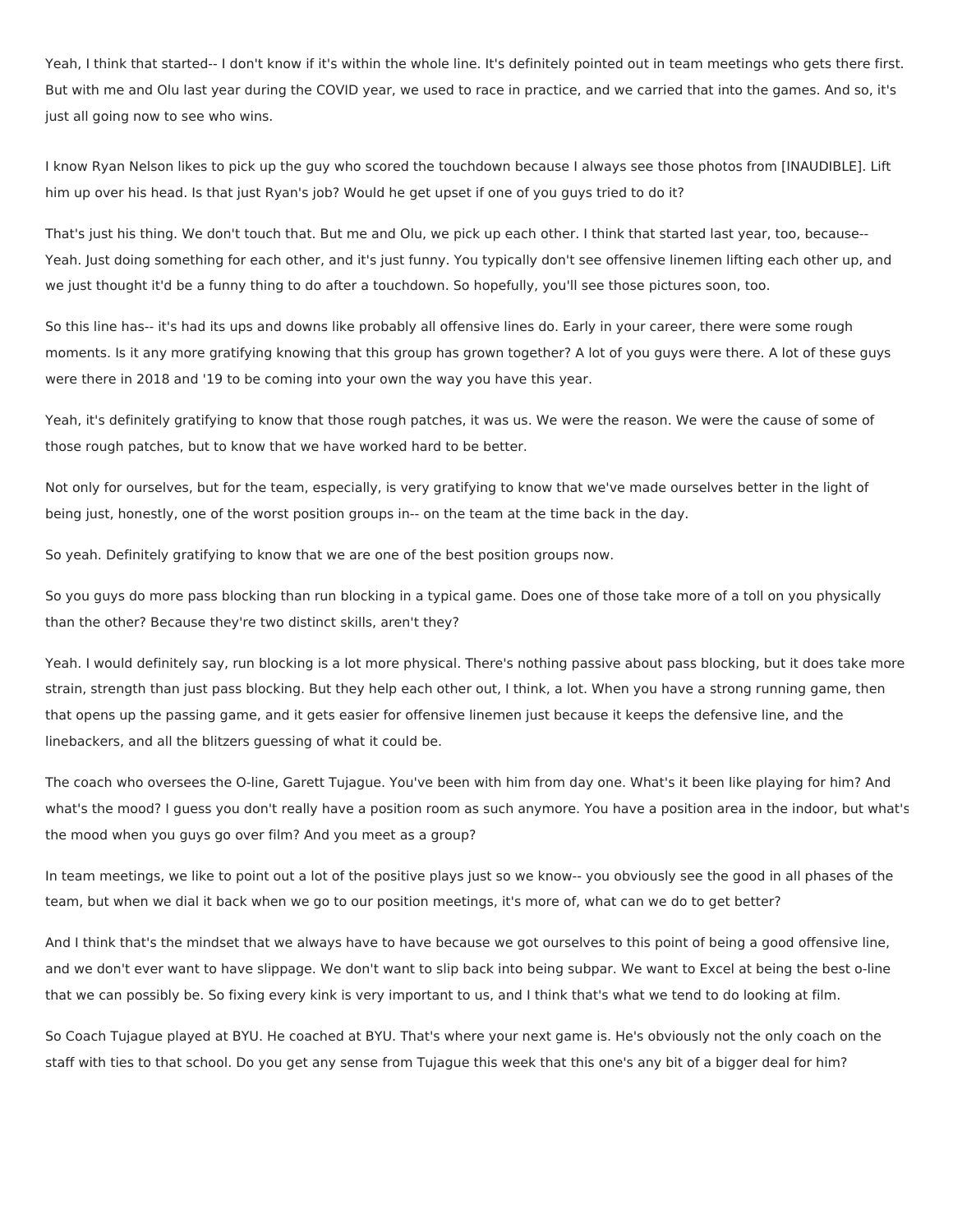No, I think what's been talked to us about is, it's just another nameless and faceless opponent. Just another opponent just farther away, and that's what's been preached. Obviously, no hard feelings towards BYU or anything. We just got to go out, and perform, and showcase our skills, and win. And honestly, that's the bottom line, is just winning. And it doesn't matter who it is. We have to win, and that's the goal.

You started two games as a true freshman in 2017, seven games the next season, 13 games in the next season, and all 10 games last season. That's a lot of starts, a lot of football. Once you learned that you had the option to use an extra year of eligibility because of COVID, was it an easy decision for you? Were you always going to come back for that fifth year? Or did you go back and forth with it?

No. So I had burned my redshirt my first year. So I didn't really have the option, and the whole time I was at UVA, until the COVID year, my intentions were after my fourth year, I'd have to leave because I, obviously, didn't have a redshirt. But with the COVID year, once I had it, I decided to stay, get the surgery that I needed, that I absolutely needed.

Because it was a problem in the beginning of the year, and it made-- having to get the surgery made it an easy decision, and I always wanted to stay at UVA another year just to get a full four years. Just because my first year was only, like you said, two starts in five games.

You've had a couple of surgeries while you've been here, right? Didn't you have two early on? You played hurt most last season, didn't you? Or much of last season? What was that injury?

So both my surgeries were on my hips. I had labral tears in both hips. My first one was after my second season, and then, when we looked at that one, we also looked at my other hip. And the doctor said, this one looks like it's going to go eventually as well. It's just a matter of time.

And that time came in the summer going into my fourth year. And so, we found out that it had torn, and that I'd need surgery. But they gave me the option of playing on it and getting the surgery. After getting the surgery now, and I just decided to wait.

Tough it out?

Tough it out. Why not?

You have roots in two very different states, Hawaii and Ohio. Here at UVA, you get to block for Wayne Taulapapa, who's from Hawaii, and you block for Brennan Armstrong, who's from Ohio. A cool connection there, isn't it?

Yeah, definitely. I have ties from both my homes, so you get the sense of both. And you see the difference in hometowns from both guys, but they're both great runners, great players. And that's just what both states produce.

So for listeners who are not familiar with your background, can you run it down quickly for us? You were born in Hawaii, right? Where your dad was stationed in the Navy?

That's right. My mom was born in American Samoa and then lived in Hawaii, and that's where she met my dad because he was stationed in the Navy there. After eighth grade, my dad retired, and we decided to move. And, honestly, Ohio was the last place on our list, but when it came down to it, it seemed like the most responsible and smart move.

And then I moved to Solon, Ohio, which is a suburb of Cleveland where I started-- I started there in ninth grade and ended- finished high school there. So that's where my career up until UVA starts.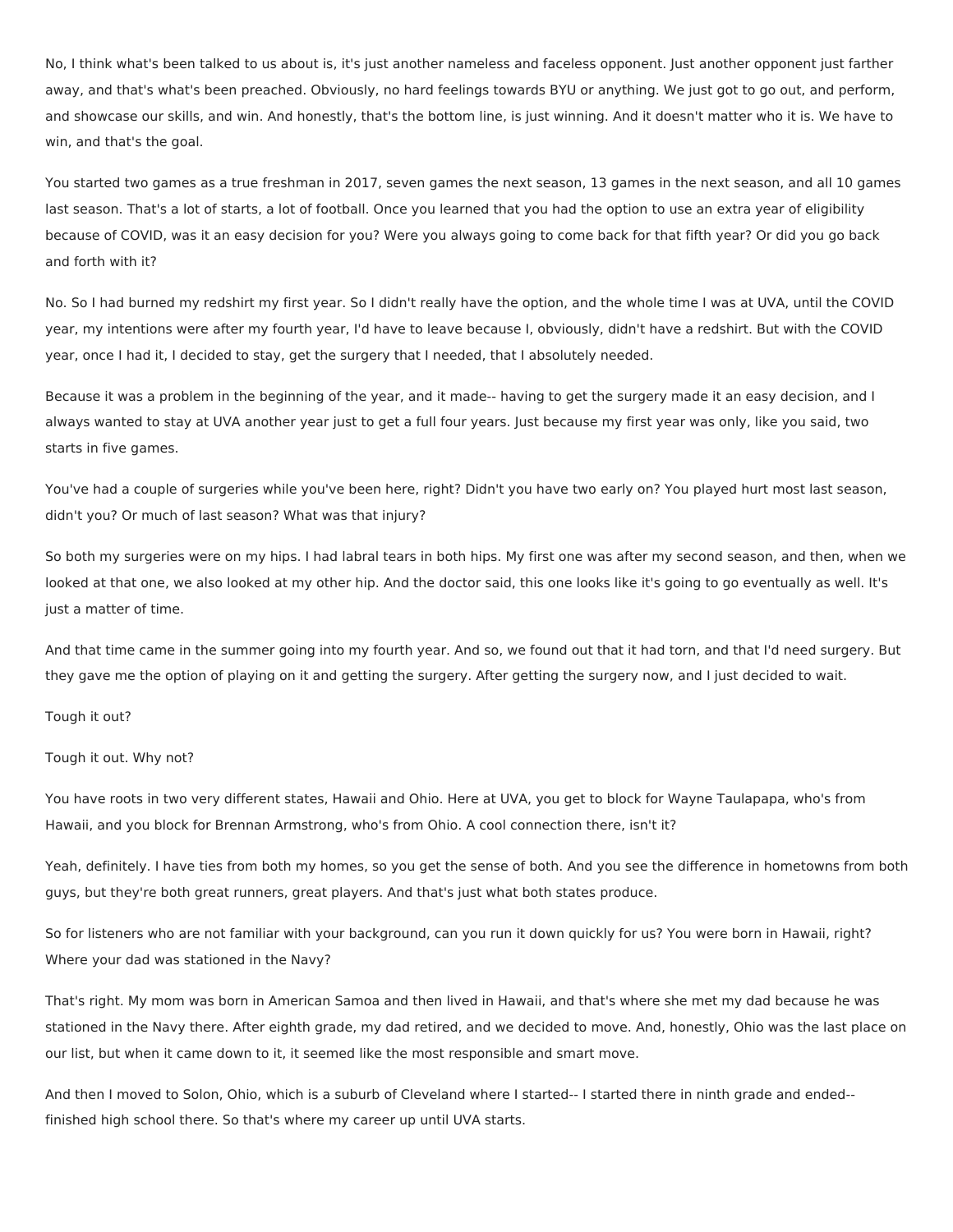So I know that the UVA coaches were excited to find out about that Hawaii connection, weren't they? Because there's obviously some guys on the staff. One of your uncles went to high school with Coach [? Otiwaye, ?] right?

That's correct. Yeah.

That's crazy. So there's another connection in Ohio. Solon High School is also the Alma mater of Steve Greer, who had a fantastic career as a linebacker here in Virginia. I know you didn't overlap with him. Did you ever meet Steve when you were coming up? Or hear about him or anything?

I never met Steve face-to-face, but we had talked on the phone a couple of times. I don't remember how we got into contact with each other. But when I was seriously thinking about UVA, either I called him, or he called me just to have questions. Give me his thoughts on the school, and what he went through.

And he told me similar to what Micah Kaiser said a long time ago that it's not a four-year decision. It's a 40-year decision. So talking about the great academics and the great football that UVA is.

You were only 17 when you enrolled here. Did you skip a grade, along the way?

No, I started early because my dad was in the military, and my mom also worked. So it was just easier to start me early.

Well, that early start has not stopped you from excelling on the field. In the classroom, you were an economics major here. You got your degree, what, in May?

No, I got it last fall. So I graduated in three and 1/2.

Wow. Did you come here with credits? Or was that just piling up summer school hours and--

No. That was a lot of summer school hours. I took almost every summer session every year, and mainly because I came in as a chemical engineering major. Found out that it was going to be a lot more than I had originally intended it to be, so I switched out of that. Went to econ. Just good with numbers, so I figured that'd be a good route for me, and I was fortunate enough to be able to graduate in three and 1/2.

So whenever you play your last football game, have you thought much about what you'd like to do then? Do you put your econ degree to go to work in finance or with numbers, with money in some fashion?

Yeah. I would love to work with money in some fashion, whether that be with banking, consulting for different companies. But definitely something with money. It's something that will never go away, so it's going to be a for sure job.

So your second year here, I went back and re-read a story I wrote on you. You live with Terrell Jana, Zane Zandier, and PK Kier. They're all gone. Does that make you feel like an old guy now?

Definitely. It's weird when you go out to-- we used to go out to very famous places out here to go eat, and I used to recognize everybody there. Or I see people walking on grounds. You can recognize them, and now, I just--

I don't recognize anybody. And even though I'm young for my grade, I feel old around these younger guys. And it's something that it's new, and it's weird. Definitely.

Who in the next generation-- at some point, there will be another generation of offensive linemen at UVA. Who among the young guys have impressed you so far?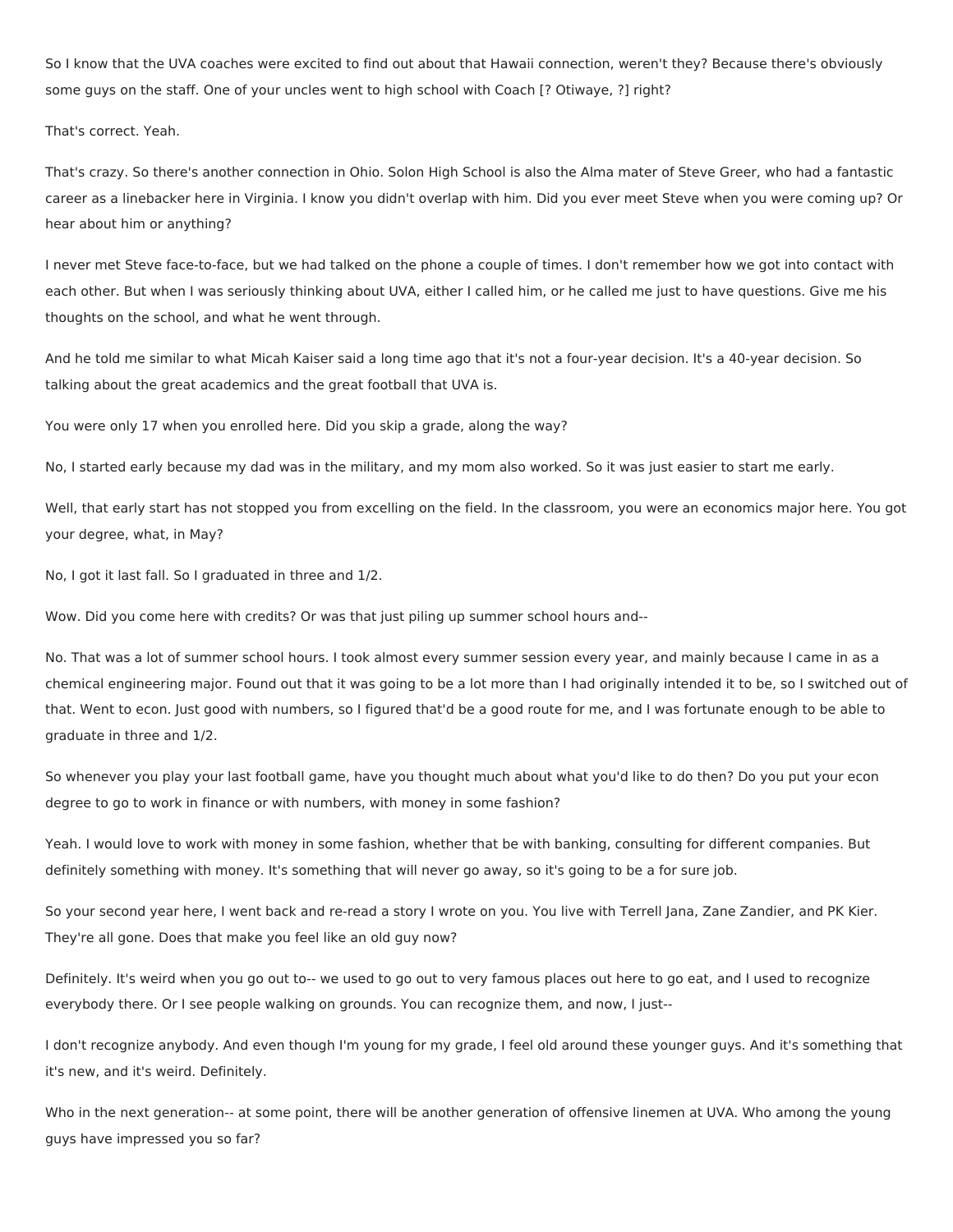I think Noah Josey has impressed me a lot. He came in in the summer, and he's really excelled in knowing the playbook, being physical. Ty Furnish is a guy who is underweight, but he still-- He exactly has the right mindset that offensive linemen should be. The only thing he needs is more weight.

Logan Taylor is improving every day, and then Justice Johnson as well as just taking the role that he is in right now and excelling in it. And hopefully, all four of those guys will eventually get the role that they want.

I'm going to ask you some rapid fire things about the offensive line. Who's the smartest member of the group? Feel free to vote for yourself.

Smartest? In terms of football, I'm going to say Olu. Did you hear that?

Yeah, Olu. Who's the funniest in the group?

Bobby. Bobby. Bobby Haskins.

I think he's on the walk through this week, so--

Joe Bissinger is also funny but not because of the jokes he tells. Just him being him.

Being from Texas, right?

Being from Texas. Big Joe.

Who's the best dancer in the group?

Me. No question.

Who's the strongest in the group?

Olu.

And who's the best singer out of you guys?

That's a great question. I'm going to have to go with Joe just has that Texas accent that it's a good singing voice. I'll have to go with Joe Bissinger.

Final one. Who's the best looking of the group?

Man, that's me. That's a no-brainer.

There you go.

That'd be me.

Let me make sure I have my math straight. Six regular season-- that's not right. Four regular season games left. Two of them are at home. The crowds have been good at Scott Stadium this season, but they can always be better. The two home games, November 13th against Notre Dame, November 27th against Virginia Tech. How much of a difference can a distinct home field advantage make? Particularly against a really high-caliber opponent?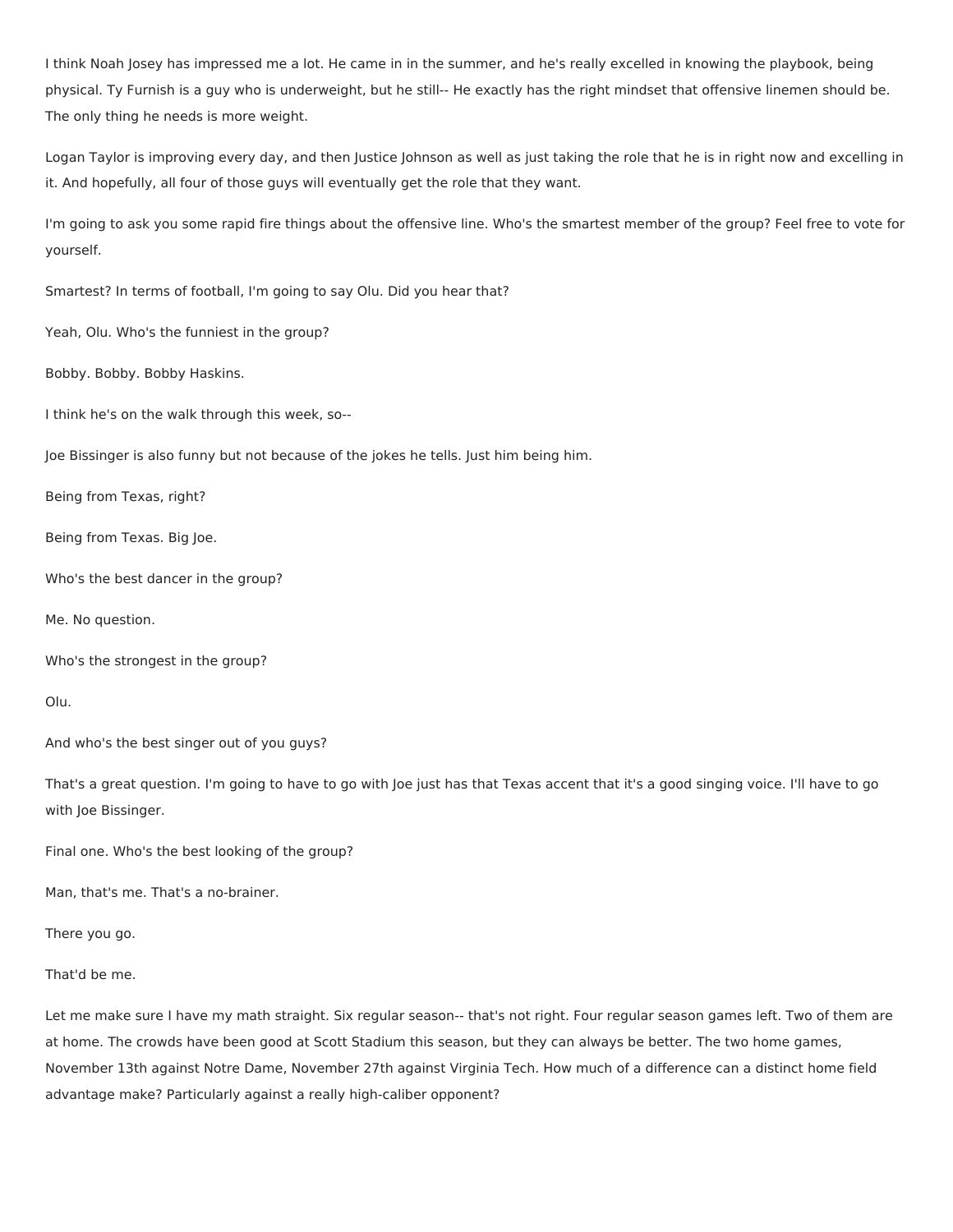I think having a great fan base and having a great showing out for those games are going to be huge, especially when we-- Notre Dame, traditionally a great team, and Virginia Tech, our rivals. Being able to mess up their offense is going to be huge, especially because I think those are their strong points of both teams.

So any time that there's a lot of noise, too much noise, communication is-- needs to be at a higher level for especially offensive players. And if we can disrupt that in any way using the fans and the noise that they bring, it's going to be beneficial to us. And ultimately them because they want to have-- they want to see a good game, so if they want to help out, just yell.

Well, first thing's first, before you get that next home game, take it on the road to Provo this weekend. Good luck with that. After we get done, I'm going to talk to another UVA student athlete, Kate Douglas, who is an NCAA champion swimmer here. How are you in the pool?

## Man, pool?

I forgot to say, who's the best swimmer on the offensive line?

No doubt, no question, me. I grew up on an Island, so I'd say I'm probably the best swimmer. And I don't know if I have the speed, but I have the durability in the water. So I'm not saying I'd give Kate Douglas a run for here money, but I'm a decent swimmer. I'll give it that.

We'll leave it at that. But listen, thanks again for your time, Chris. Great seeing you.

## Thank you so much.

Did you know that more than 50,000 Wahoo fans have already downloaded and are using the UVA sports app? It is the best way to keep track of Virginia athletic scores and news in addition to some great fan contests. You can pick your very own sports preferences and never miss a final score or breaking news. And don't forget that you can listen to all of our coaches shows live or archived on the app. Go to the Apple store or Google Play, and search for Virginia sports or UVA sports. So don't miss out, and download the UVA sports app today.

Now, I want to welcome in someone who's barely halfway through her college swimming career. And she's already an NCAA champion and an Olympic medalist, and that is Kate Douglas. Kate, it's good to see you again. How is your third year on grounds going?

It's going great so far. Coming back from the Olympics, it was definitely nice to decompress at home for a bit and then finally get back into a normal schedule of school and practice here at UVA.

With classes back in-person again, is that-- I'm guessing that's something you're happy about?

Yeah, definitely something I really enjoy. It's nice to be able to get out of my apartment for something other than practice because last year, it was just everything revolved around going to practice. And this year, we can focus on school more and enjoy going to class, which is really awesome.

So swimming was really like the only outlet, wasn't it, in terms of that was your socialization?

So when you saw your teammates?

Yeah, swimming was definitely just our only social life last year, which was pretty tough on all of us, I think.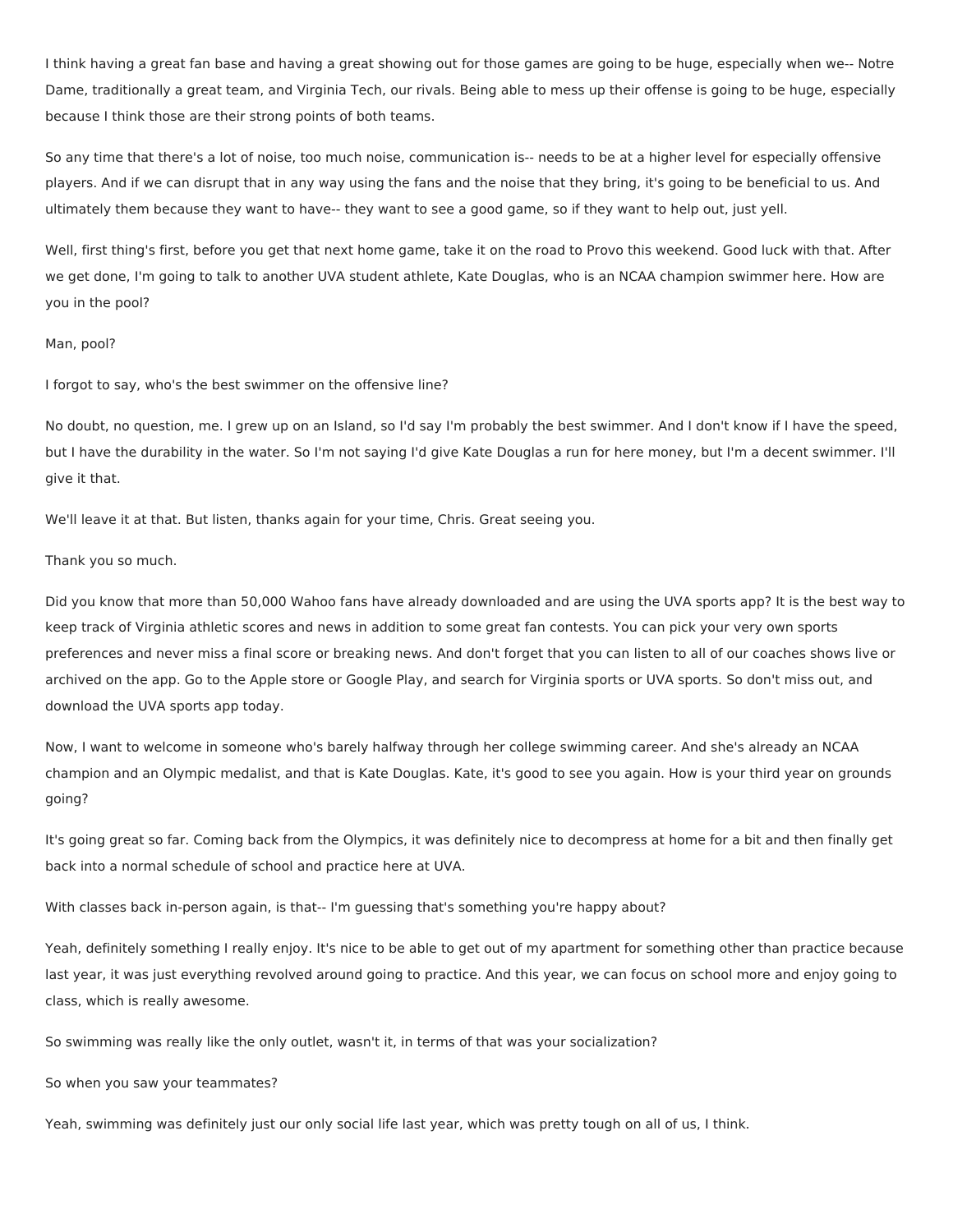So for listeners who are not familiar with Kate's swimming resume, she holds school records in five individual events. The 50 freestyle, the 100 free, the 200 breaststroke, the 100 butterfly, and the 200 individual medley. She's also part of three relay teams that hold UVA records. The 200 free, the 200 medley, and the 400 medley.

You were a heralded recruit when you arrived at UVA in 2019, but did you-- would you have expected to accomplish as much as quickly as you have?

Definitely not. I don't think I came in to college thinking I'd have that many records by my second year or even amount to making the Olympic team summer of my second year. I just think I really chose UVA because I wanted to be part of a growing program, and that's obviously what happened. We won our first national championship last year, and just being a part of that was really awesome.

So before we talk about that season and the current one, let me ask you about the Olympics. You were in Tokyo with three other UVA swimmers, Paige Madden, Alex Walsh, and Emma Weyant, and your coach here, Todd DeSorbo, was one of the US team's assistants.

When you look back on that experience, how do you view it? You ended up winning the bronze medal in the 200 IM. Alex took silver in that event. She was in lane three. You were in lane four. You finished right around the same time. What was it all like?

Yeah, it was pretty much like a whirlwind of a summer. It was everything focused on Olympic trials, and then once we made the team, then we were just gone for five weeks. And we were in Hawaii, and then we were in Japan. And we were gone for a long time, and it was just a really awesome experience all around.

And I think I was really lucky to have my teammates and my primary coach there too because my training pretty much stayed consistent all summer. Even when we were training in Hawaii for two weeks, and then we went to Japan for three weeks. It was just nice to keep everything consistent, and it was what I was used to.

Was it just crazy at all at the end of the race to look up, see that you had medaled? Have Alex right next to you, see that she had medaled as well? And I don't know how many miles from Charlottesville Tokyo is. But it's a long way away, and here you guys are together as you are during the season.

Yeah. That was just an awesome moment to-- I think when I touched the wall, I hadn't even looked at the board yet, but I saw Alex smiling at me. And I knew that we had both medaled because that was just-- that was the goal. From the second we made the team, the goal was then to medal together. So doing that was great, and then getting to see the videos of our teammates watching back at home afterwards was also really awesome.

It was great exposure for the program. There was a lot of love for UVA swimming on the TV shows and viewing parties. Unfortunately, because of the COVID-19 protocols, I know your family and other swimmers' families could not be at the meet in Tokyo. You're from Pelham, New York outside of Manhattan. Was there a viewing party back home? Or was it just a small family affair?

Well, my town put together a viewing party in one of the movie theaters in my town, but my parents did not attend. My family just stayed at home and watched by themselves, which, I think, was definitely a good idea. I don't think they needed the stress of the whole town being there with them. But it was great to see videos of just people I went to high school with, and little kids in my town just cheering me on. So that was awesome to see.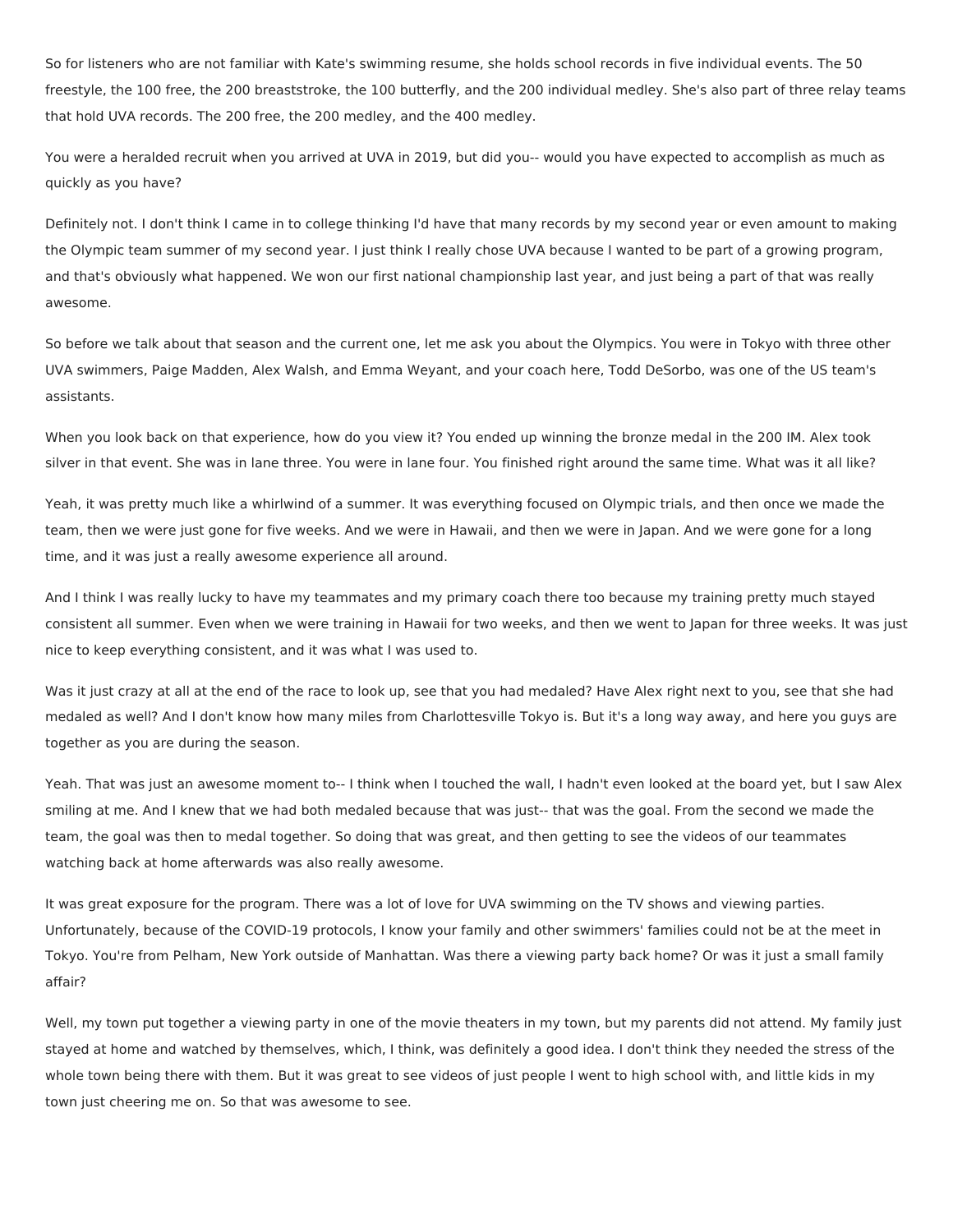So in order to make the US team, you first have to survive the gauntlet that is the US Olympic trials. Todd has talked about how intense the pressure is at that meet because it doesn't really matter what you've done up to that point. If you don't perform at the trials, you don't go to the Olympics. You'd competed at the trials once before, right, in 2016?

Yes, that's correct.

Did that experience help you? You're a better swimmer now, I think, than you were in '16, but did just having been through the experience help you deal with the trials?

Yeah, definitely. I think Olympic trials is the biggest meet in the US every four years. So it's a pretty intimidating meet, so I think just having been there once and knowing what it's like and what it's like to swim in front of all those people made it feel less pressure and less intimidating this time around. So that was really good that I'd had that experience beforehand.

So did you take a break from swimming when you got home from Japan? A break from--

Yes. Yeah. Yeah. After my race, I didn't swim for a good three to four weeks. I needed a nice mental and physical break from the sport.

So tell me about your major. You're a statistics major, data science minor. Are those challenging at all to juggle with swimming?

Yeah. I don't know if I would say it's any more challenging than any other major because it seems like statistics is what I'm good at. I enjoy math and problem-solving as opposed to reading and writing. So I've been enjoying my major a lot. And it is tough to manage my time with practice and everything, but I think my team does a good job with time management and just staying on top of things.

You obviously have an analytical mind. Do you apply that? Does that help in swimming and athletics? Do you apply that at all?

I guess I never really thought about it that much, but maybe it could be applied to my training a little bit.

As I mentioned, you grew up outside of New York City. Your parents both went to school in the state of Virginia. I think you told me once your dad went to Hampden-Sydney and your mom to Sweet Briar. Did your folks play a role in your decision to pick UVA over Stanford?

Yeah, definitely. They wanted me to be closer to home, obviously, and Virginia's a lot closer than California. And they also, obviously, had been to UVA before because in college, they visited, and they thought it was a great school. So yeah, they wanted me to come here.

Had you been to the state of Virginia much before your recruiting started? Have you gone back to visit your parents Alma maters or been to Charlottesville--

No, I hadn't--

--visit?

I had never visited my parents' schools. And I guess I'd probably had swim meets in Virginia, but I had never visited UVA before the recruiting process.

So your first season here, the season got shut down by the pandemic before the NCAA championships. You got to compete last season. It was a historic season for the women's program, which won its first NCAA team title. You won an NCAA individual title.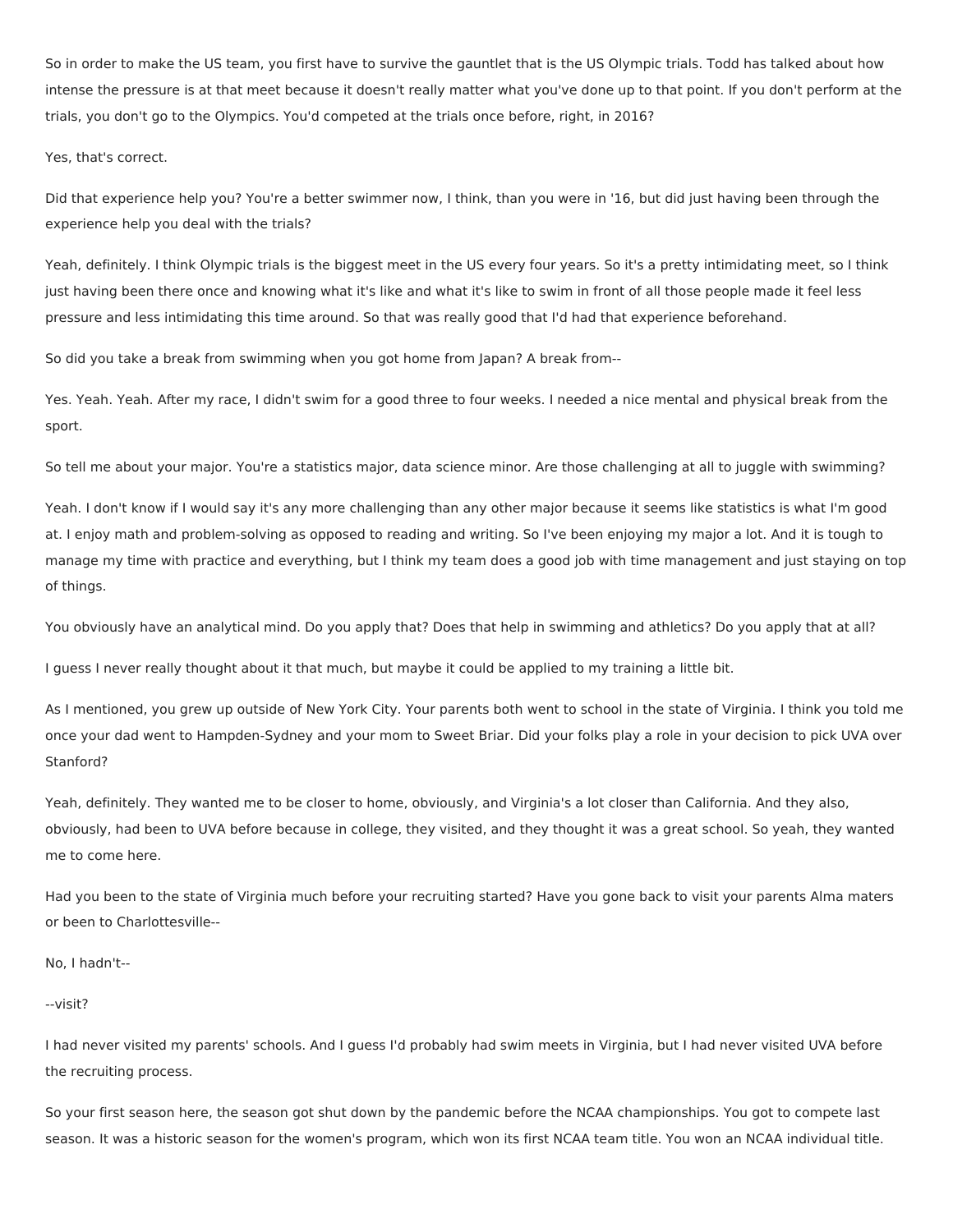On the team side, Virginia ended up winning in a landslide. What was that meet like for you? From both a personal standpoint and also as part of the winning team?

I think we went in with a lot of confidence as a team because our goal from the start of last season up until March was to win the National title because that got taken away from us two years prior. So we just went into the meet just knowing that we were going to win it, and we didn't really have another option.

Because we were the underdogs, and it's a good feeling to know that no one really believed that we could do it, but we all believed in ourselves. So I just think having the confidence in that meet really helped my individual performances, too. So that was pretty good.

So now, people not only believe that you can do it, they know that you can do it. If you weren't the hunted before, the team is now. You're going to get everyone-- all the cliches apply. You're going to get everyone's best shot now. What are your thoughts? What's the mindset, the approach for this season? Obviously, it's a very talented team again.

Yeah. We definitely have a target on our back this season because after winning it once, we want to show the rest of the NCAA that we can do it again. And I think our team really just wants to start building this Virginia legacy of winning national championship titles. So we're going to hopefully do it again this year. At least give it our best shot.

Is it strange not to have Paige Madden around this year?

Yeah. It is strange to travel to meets [? daughter ?] and stuff, but she's been here training with us for some of the seasons. So we've still got her around for a little bit.

That's part of college sports. People come, and then they leave. So there's a very strong core that came back from last season. Todd added some elite swimmers, including Emma, who also medaled at the Olympics. Alex Walsh's kid sister, Gretchen, who is very talented. With that level of talent at the AFC, what are your practices like? Are they super competitive?

Yeah. I guess we're all competitive with each other, but it's honestly just-- it's pretty awesome to be able to practice with people who are just crazy fast. We're probably going the fastest times in the NCAA in our practices right now, and it's just pretty awesome to be a part of that. And I would say the environment is just really supportive and very-- I think it's helping build our confidence as a team to be able to have just such great competition in practice.

You compete in a variety of events. You swim every stroke. Which coach or which coaches do you work most closely with?

I definitely work with Todd most of the time. He's my primary coach.

As a sprinter?

Yeah.

You won the NCAA Championship in the 50 freestyle. You swam every straight. Is freestyle your best stroke, or was that just your best race that day? If you have a weak stroke, which one is it?

My weakest stroke is probably backstroke. Obviously, I guess my best event might be the 200 IM, but I would say my favorite events are the 50 free, 100 free, 100 fly, the sprint events. I like those the best.

So there's a lot of training that goes into making the Olympic team and competing, obviously. And are you eager to do that again? Did competing at one Olympics whet your appetite to get back there again? Or is that a decision for another day?